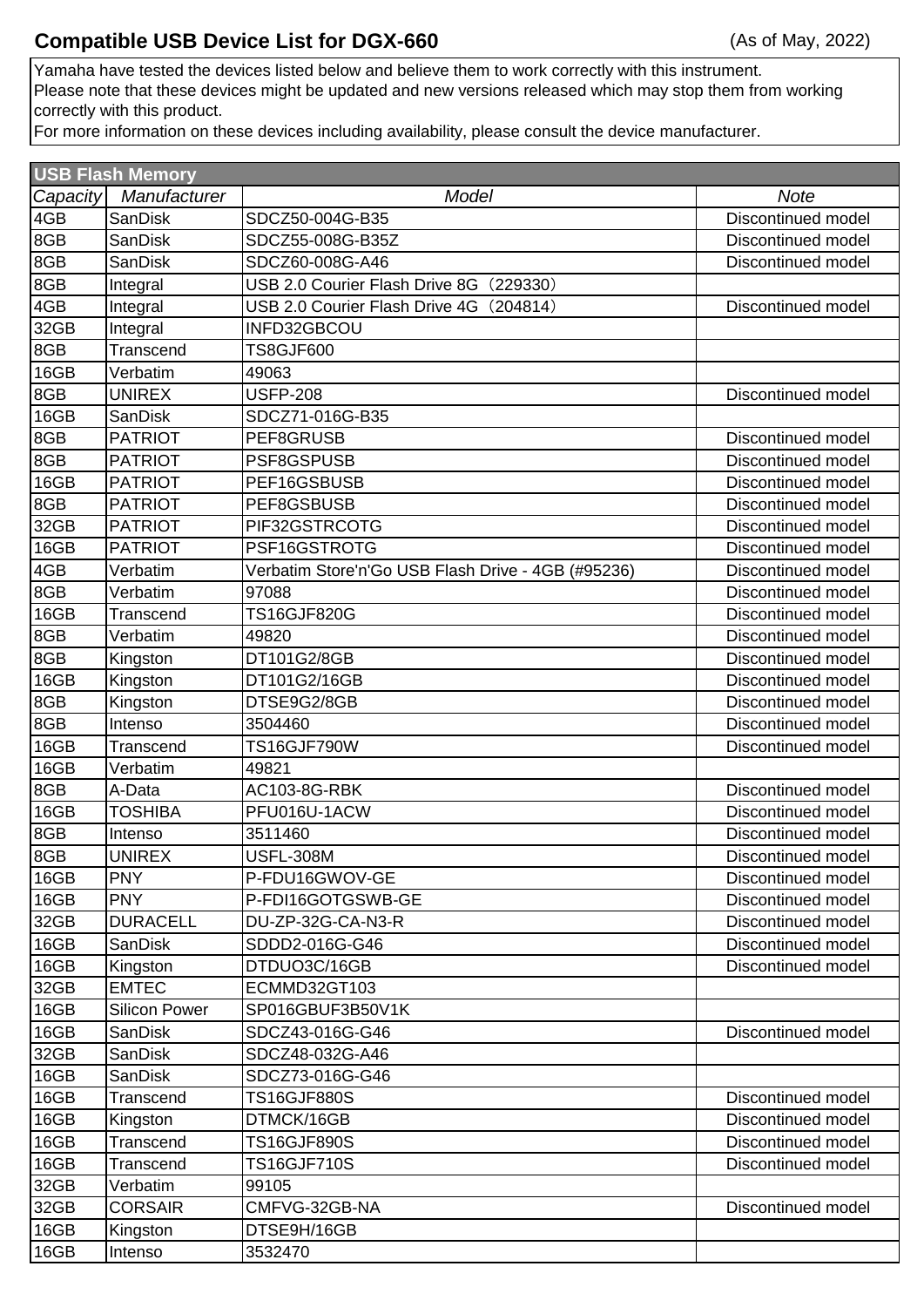| 32GB | <b>SAMSUNG</b>       | MUF-32BC/AM                    | Discontinued model |
|------|----------------------|--------------------------------|--------------------|
| 32GB | Gigastone            | GS-U332GMETAL-R                | Discontinued model |
| 8GB  | Teamgroup            | TC15238GB01                    |                    |
| 16GB | <b>TOSHIBA</b>       | THN-U302R0160M4                |                    |
| 16GB | Teamgroup            | TM13116GB01                    | Discontinued model |
| 16GB | <b>TOSHIBA</b>       | THN-U202W0160E4                |                    |
| 16GB | <b>TOSHIBA</b>       | THN-U401S0160E4                |                    |
| 16GB | <b>TOSHIBA</b>       | THN-U301W0160E4                |                    |
| 16GB | SanDisk              | SDDDC2-016G-G46                |                    |
| 8GB  | Kingston             | <b>DT50/8GB</b>                | Discontinued model |
| 16GB | <b>Silicon Power</b> | SP016GBUF3B02V1K               |                    |
| 16GB | <b>TOSHIBA</b>       | THN-U303W0160U4                |                    |
| 32GB | <b>MONSTOR</b>       | UFD-0032-105                   | Discontinued model |
| 32GB | <b>HYUNDAI</b>       | USB 3.0 Super Speed Drive/32GB | Discontinued model |
| 16GB | Transcend            | <b>TS16GJF710G</b>             | Discontinued model |
| 16GB | Kingston             | DT50/16GB                      | Discontinued model |
| 16GB | Kingston             | DTDUO3/16GB                    | Discontinued model |
| 4GB  | Transcend            | <b>TS4GJF700</b>               | Discontinued model |
| 16GB | <b>SanDisk</b>       | SDDD3-016G-G46                 |                    |
| 8GB  | <b>Silicon Power</b> | SP008GBUF3B02V1K               |                    |
| 16GB | <b>Silicon Power</b> | SP016GBUF3B31V1U               |                    |
| 8GB  | Silicon Power        | SP008GBUF3B30V1K               | Discontinued model |
| 16GB | <b>TOSHIBA</b>       | THN-U203W0160E4                |                    |
| 16GB | <b>SanDisk</b>       | SDCZ43-016G-A46                | Discontinued model |
| 16GB | Verbatim             | 99104                          |                    |
| 16GB | Transcend            | TS16GJF810                     | Discontinued model |
| 32GB | <b>CORSAIR</b>       | CMFVV3-32GB                    | Discontinued model |
| 16GB | Gigastone            | GS-UT-5300-16GB-R              | Discontinued model |
| 8GB  | Integral             | INFD8GBNOIR3.0                 |                    |
| 16GB | SanDisk              | SDCZ43-016G-A46                | Discontinued model |
| 32GB | <b>SanDisk</b>       | SDCZ43-032G-A46                | Discontinued model |
| 8GB  | Integral             | INFD8GBPULSEPK                 |                    |
| 16GB | Verbatim             | 49330                          |                    |
| 8GB  | Transcend            | <b>TS8GJF340</b>               | Discontinued model |
| 16GB | Integral             | INFD16GBEVOBL                  |                    |
| 32GB | <b>PATRIOT</b>       | PEF32GTRI3USB                  | Discontinued model |
| 16GB | SanDisk              | SDCZ430-016G-G46               |                    |
| 32GB | <b>SanDisk</b>       | SDCZ430-032G-G46               |                    |
| 16GB | Kingston             | DT104/16GB                     | Discontinued model |
| 16GB | <b>Silicon Power</b> | SP016GBUF3J80V1T               |                    |
| 16GB | Integral             | INFD16GBBLK.                   |                    |
| 32GB | Kingston             | DT104/32GB                     | Discontinued model |
| 32GB | <b>SanDisk</b>       | SDCZ73-032G-G46                |                    |
| 16GB | <b>Silicon Power</b> | SP016GBUF3B21V1K               |                    |
| 32GB | Transcend            | <b>TS32GJF720S</b>             |                    |
| 32GB | Verbatim             | 49317                          |                    |
| 16GB | Transcend            | <b>TS16GJF720S</b>             |                    |
| 8GB  | Transcend            | <b>TS8GJF720S</b>              |                    |
| 32GB | <b>SanDisk</b>       | SDDD3-032G-G46                 |                    |
| 8GB  | integral             | INFD8GBBLK.                    |                    |
| 32GB | <b>TOSHIBA</b>       | THN-U382W0320E4                |                    |
| 32GB | LEXAR                | LJDM45-32GABSL                 |                    |
| 32GB | <b>LEXAR</b>         | LJDS47-32GABBK                 |                    |
| 32GB | Kingston             | DTKN/32GB                      |                    |
| 32GB | Kingston             | DTX/32GB                       |                    |
| 16GB | Transcend            | TS16GJF560                     |                    |
| 32GB | Transcend            | TS32GJF780                     |                    |
|      |                      |                                |                    |